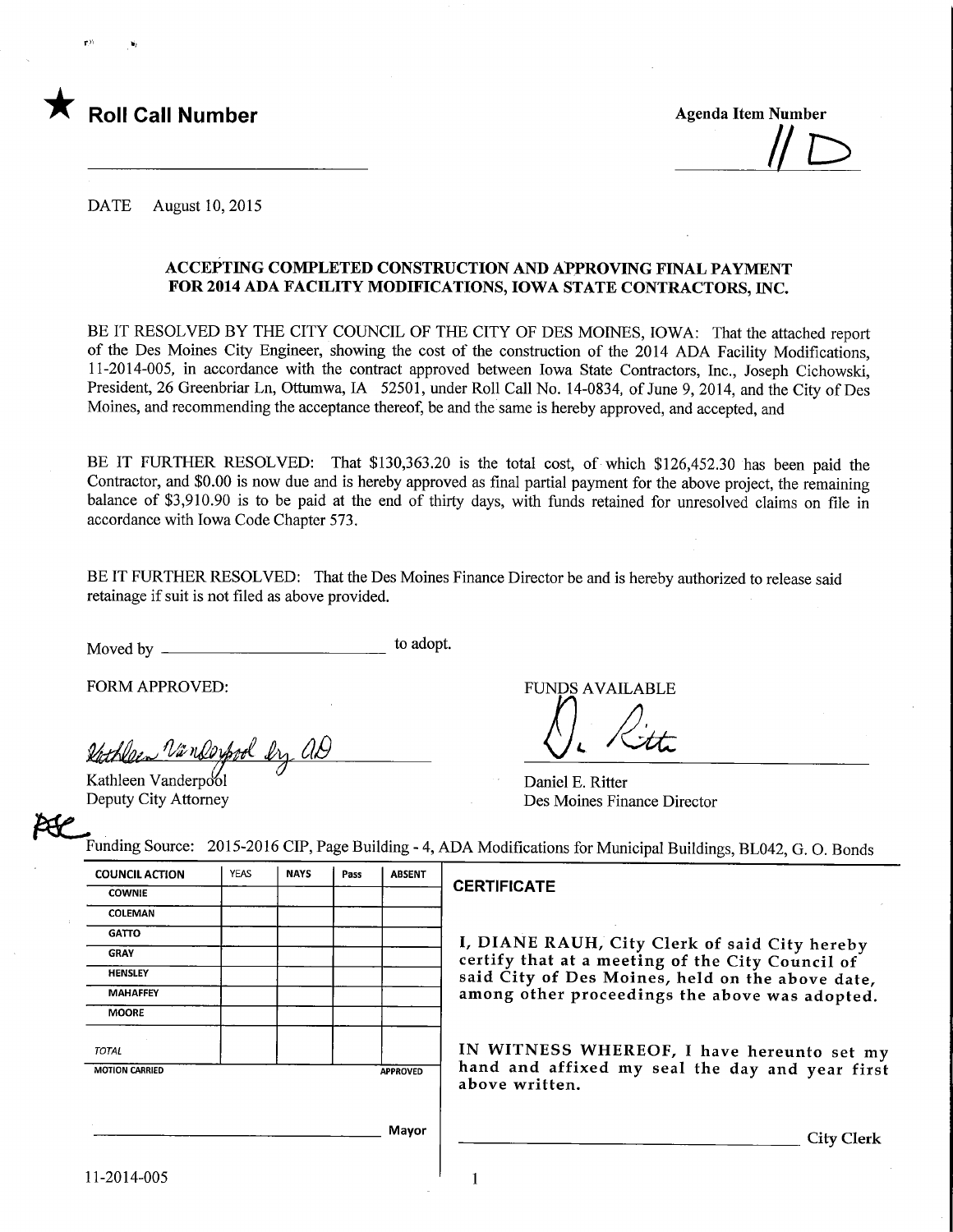$\mathbf{r}^{\mathrm{in}}$  ,  $\mathbf{r}^{\mathrm{in}}$  ,  $\mathbf{r}^{\mathrm{in}}$ 



# PROJECT SUMMARY

 $\mathcal{A}^{\prime}$ 

2014 ADA Facility Modifications

## Activity ID 11-2014-005

On June 9, 2014, under Roll Call No. 14-0834, the Council awarded the contract for the above improvements to Iowa State Contractors, Inc., in the amount of \$136,008.00. Tabulated below is a history of project change orders.

| Change<br>Order No. | <b>Initiated By</b> | <b>Description</b>                                                                                                                                                                                                                                                                                                                                                                                                                                                                                                                                                                                                                                          | Amount        |
|---------------------|---------------------|-------------------------------------------------------------------------------------------------------------------------------------------------------------------------------------------------------------------------------------------------------------------------------------------------------------------------------------------------------------------------------------------------------------------------------------------------------------------------------------------------------------------------------------------------------------------------------------------------------------------------------------------------------------|---------------|
| 1                   | City                | 12/15/2014<br>Adjustment of contract quantities to as-built quantities.                                                                                                                                                                                                                                                                                                                                                                                                                                                                                                                                                                                     | \$4,975.60    |
| $\overline{2}$      | City                | 7/2/2015<br>Part A items are to adjust the following contract quantities to<br>as-built quantities: 4. Topsoil, 5. Subgrade Prep, 8. 6" Beam<br>Curb, 9. HMA, 12. 5" Sidewalk Pavement, 15. Pavement<br>Scarification, 16. Pavement Removal, 17. Sodding, 18. Filter<br>Sock, 19. Post-Mounted Handrail, 21. Wall-Mounted<br>Handrail, 22 Remove & Reinstall Wall Mounted Handrail,<br>23. Wheel Protection Plate, 25. Remove Sign, 30. Sign Post,<br>31. Downspout, 33. Pavement Markings, 35. Tree Fence.<br>Part B Item 2.01 is for liquidated damages amounting to one<br>(1) working day over the 35 working day maximum<br>specified for the project. | \$(10,620.40) |
|                     |                     | <b>Original Contract Amount</b>                                                                                                                                                                                                                                                                                                                                                                                                                                                                                                                                                                                                                             | \$136,008.00  |
|                     |                     | <b>Total Change Orders</b>                                                                                                                                                                                                                                                                                                                                                                                                                                                                                                                                                                                                                                  | \$(5,644.80)  |
|                     |                     | <b>Percent of Change Orders to Original Contract</b>                                                                                                                                                                                                                                                                                                                                                                                                                                                                                                                                                                                                        | $(4.15)\%$    |
|                     |                     | <b>Total Contract Amount</b>                                                                                                                                                                                                                                                                                                                                                                                                                                                                                                                                                                                                                                | \$130,363.20  |

 $\bar{\mathcal{A}}$ 

 $\bar{\mathbf{x}}$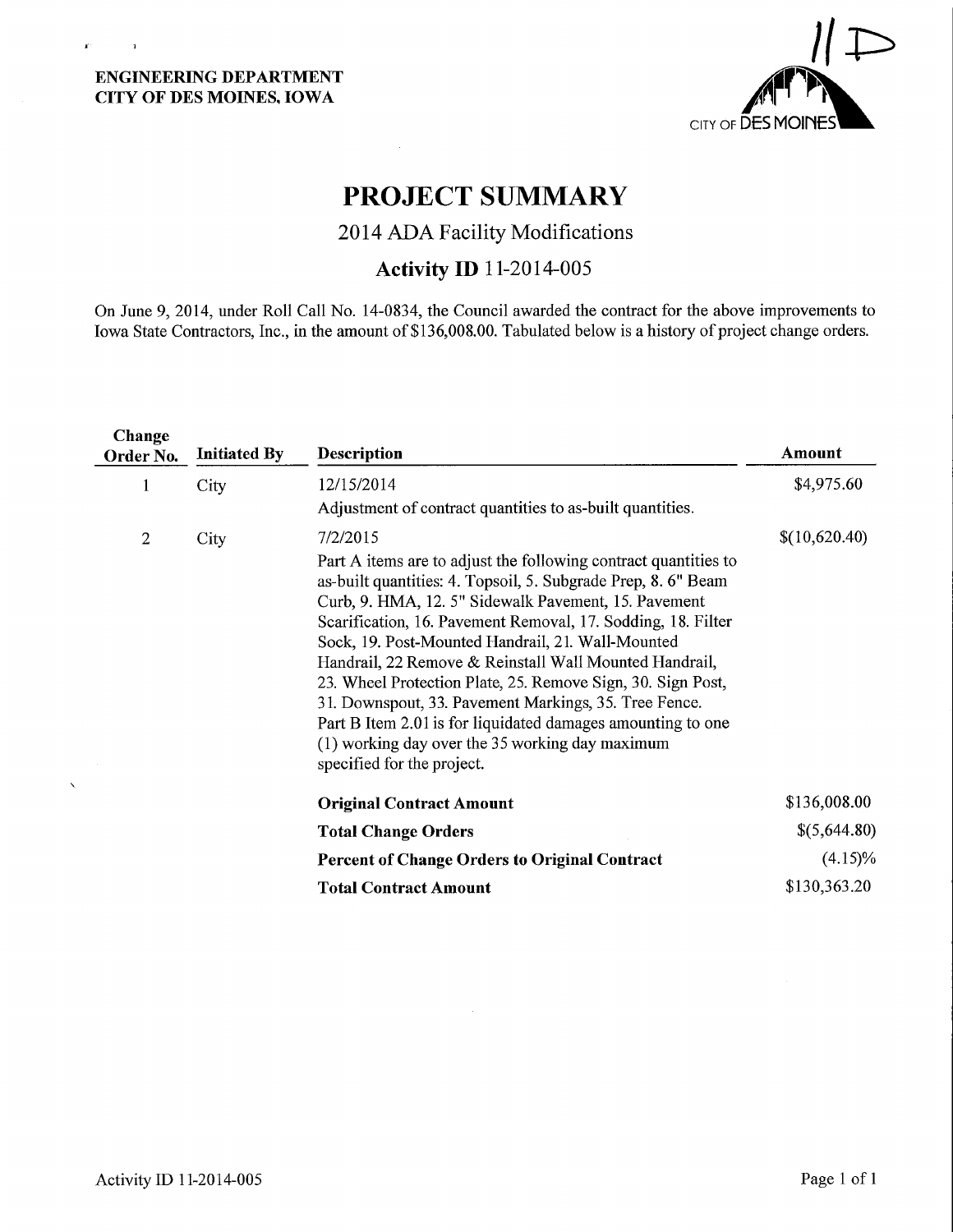

#### AGENDA HEADING:

Accepting completed construction and approving final payment for the 2014 ADA Facility Modifications, Iowa State Contractors, Inc.

#### SYNOPSIS:

Approve the Engineer's Certification of Completion, accept construction of said improvement, and authorize final payment to the contractor.

#### FISCAL IMPACT:

Amount: \$130,363.20 As-Built Contract Cost

Funding Source: 2015-2016 CIP, Page Building - 4, ADA Modifications for Municipal Buildings, BL042, G.O. Bonds

#### CERTIFICATION OF COMPLETION:

On June 9, 2014, under Roll Call No. 14-0834, the City Council awarded a contract to Iowa State Contractors, Inc., Joseph Cichowski, President, 26 Greenbriar Ln, Ottumwa, IA 52501 for the construction of the following improvement:

2014 ADA Facility Modifications, 1 1-2014-005

The improvement includes modifications to sidewalks, parking lots, pavement markings, parking signage, pedestrian ramps, handrails, ahd other incidental items; in accordance with the contract documents, including Plan File Nos. 558-018/057, at the following locations: Blank Park Zoo - 7401 S.W. 9th Street, Des Moines Central Library - 1000 Grand Avenue, and Principal Park - 1 Line Drive, Des Moines, Iowa

I hereby certify that the construction of said 2014 ADA Facility Modifications, Activity ID 11-2014-005, has been completed in substantial compliance with the terms of said contract, and I hereby recommend that the work be accepted. The work commenced on September 15, 2014, and was completed on July 24, 2015.

I further certify that \$130,363.20 is the total cost of said improvement, of which \$126,452.30 has been paid the Contractor and \$0.00 is now due and is hereby approved as final partial payment for the above project, the remaining balance of \$3,910.90 is to be paid at the end of thirty days, with funds retained for unresolved claims on file in accordance with Iowa Code Chapter 573. The amount of completed work is shown on the attached Estimate of Construction Completed.

Damela Dodsey

Pamela S. Cooksey, P.E. Des Moines City Engineer

Engineering . T 515.283.4920 . F 515.283.4112 . www.dmgov.org / ^ ^ City Hall . 400 Robert D. Ray Drive . Des Moines . lowa . 50309-1891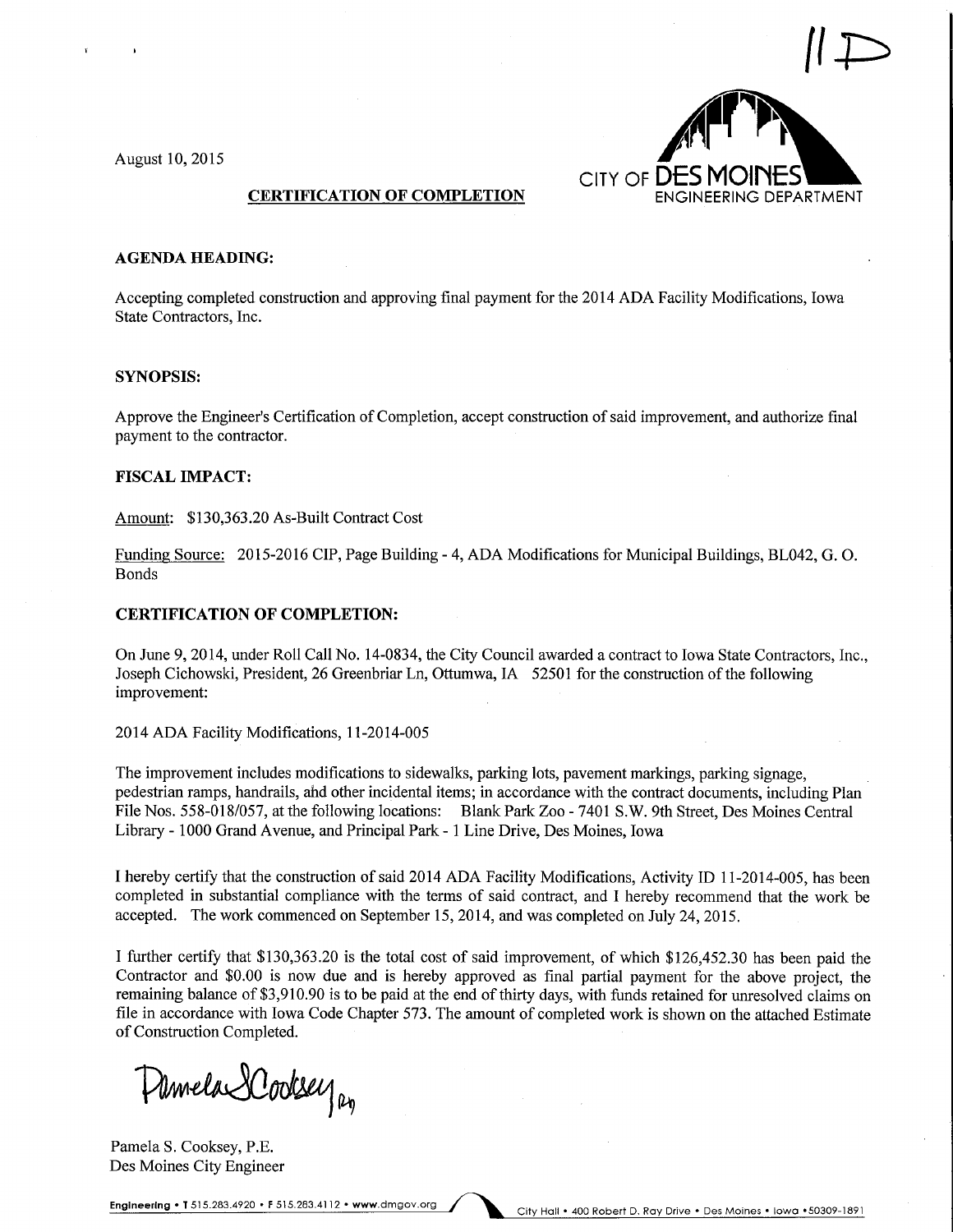#### ENGINEERING DEPARTMENTCITY OFDES MOINES. IOWA



### FINAL QUANTITIES of CONSTRUCTION COMPLETEDFROM 97/07/2015 TO 07/07/2015FINAL PAYMENT (PARTIAL PAYMENT NO. 7)

#### PROJECT: 2014 ADA FACILITY MODIFICATIONSCONTRACTOR: IOWA STATE CONTRACTORS, INC.

 $\mathcal{Z}$ 

Activity ID: 11-2014-005 Date: 07/07/2015

|                |                                                       |             | <b>UNITS</b>     |                   |             |             |              |
|----------------|-------------------------------------------------------|-------------|------------------|-------------------|-------------|-------------|--------------|
|                |                                                       |             |                  |                   | CONSTRUCTED |             |              |
| LINE NO.       | DESCRIPTION                                           | UNIT        | <b>ESTIMATED</b> | <b>AUTHORIZED</b> | TO DATE     | UNIT PRICE  | TOTAL AMOUNT |
|                | TRAFFIC/PEDESTRIAN CONTROL & WORK ZONE FENCING        | LS          | 1.000            | 1.000             | 1.000       | \$5,000.00  | \$5,000.00   |
| $\overline{2}$ | MOBILIZATION                                          | LS          | 1.000            | 1.000             | 1.000       | \$25,000.00 | \$25,000.00  |
| 3              | <b>CLEARING &amp; GRUBBING</b>                        | LS          | 1.000            | 1.000             | 1.000       | \$1,500.00  | \$1,500.00   |
| $\overline{4}$ | TOPSOIL                                               | TON         | 30.000           | 0.000             | 0.000       | \$18.00     | \$0.00       |
| 5              | SUBGRADE PREPARATION                                  | SY          | 300,000          | 0.000             | 0.000       | \$8.00      | \$0.00       |
| 6              | MODIFIED SUBBASE                                      | SY          | 325,000          | 660.000           | 660.000     | \$10.00     | \$6,600.00   |
| $\overline{7}$ | SIDEWALK TRENCH DRAIN, CAST IRON                      | $\rm LF$    | 8.000            | 8.000             | 8.000       | \$50.00     | \$400.00     |
| 8              | 6 IN. STANDARD BEAM CURB, P.C. CONCRETE, 0.5 FT WIDTH | LF          | 176,000          | 174,100           | 174.100     | \$26.00     | \$4,526.60   |
| $\overline{9}$ | HMA (300K ESAL) SURFACE, 1/2", NO FRICTION            | TON         | 272.000          | 235.000           | 235.000     | \$150.00    | \$35,250.00  |
| 10             | REMOVAL OF SIDEWALK PAVEMENT                          | SY          | 279,000          | 281.400           | 281.400     | \$9.00      | \$2,532.60   |
| 11             | PCC RAMP PAVEMENT                                     | SY          | 25.000           | 26,400            | 26,400      | \$50.00     | \$1,320,00   |
| 12             | 5 IN. PCC SIDEWALK                                    | SY          | 162.000          | 152.800           | 152.800     | \$60.00     | \$9,168.00   |
| 13             | 5 IN. PCC SIDEWALK, CLASS A                           | SY          | 114.000          | 127,900           | 127.900     | \$80.00     | \$10,232.00  |
| 14             | 6 IN. PCC PAVEMENT                                    | SY          | 25,000           | 25,800            | 25.800      | \$40.00     | \$1,032.00   |
| 15             | PAVEMENT SCARIFICATION                                | SY          | 200.000          | 185,000           | 185,000     | \$9.00      | \$1,665.00   |
| 16             | REMOVAL OF PAVEMENT                                   | ${\rm SY}$  | 357,000          | 338,000           | 338,000     | \$15.00     | \$5,070.00   |
| 17             | SODDING                                               | SO          | 14.000           | 6.900             | 6.900       | \$50.00     | \$345.00     |
| 18             | COMPOST FILTER SOCK, 8 IN.                            | LF          | 85,000           | 0,000             | 0.000       | \$1.50      | \$0.00       |
| 19             | POST-MOUNTED RAMP HANDRAIL                            | LF          | 27.000           | 27,100            | 27.100      | \$150.00    | \$4,065.00   |
| 20             | REMOVE & REINSTALL POST-MOUNTED RAMP HANDRAIL         | LF          | 25.000           | 25,000            | 25.000      | \$100.00    | \$2,500.00   |
| 21             | WALL-MOUNTED RAMP HANDRAIL                            | LF          | 26.000           | 26,400            | 26,400      | \$100.00    | \$2,640.00   |
| 22             | REMOVE & REINSTALL WALL-MOUNTED RAMP HANDRAIL         | $\rm LF$    | 54.000           | 58,700            | 58,700      | \$50.00     | \$2,935.00   |
| 23             | WHEEL PROTECTION PLATE                                | LF          | 83,000           | 82.500            | 82,500      | \$25,00     | \$2,062.50   |
| 24             | 'D' RETURN HANDRAIL EXTENSION                         | <b>EACH</b> | 2.000            | 2.000             | 2.000       | \$110.00    | \$220,00     |
| 25             | REMOVE SIGN POST & SIGN                               | <b>EACH</b> | 14,000           | 11.000            | 11.000      | \$50.00     | \$550.00     |
| 26             | SIGN R7-8                                             | <b>EACH</b> | 15.000           | 15,000            | 15.000      | \$45.00     | \$675.00     |
| 27             | SIGN R7-8P                                            | <b>EACH</b> | 5.000            | 5.000             | 5.000       | \$45.00     | \$225.00     |
| 28             | TYPE A SIGN, SHEET ALUMINUM                           | <b>EACH</b> | 1.000            | 1.000             | 1.000       | \$75,00     | \$75.00      |
| 29             | RELOCATE SIGN                                         | <b>EACH</b> | 1.000            | 1.000             | 1.000       | \$50.00     | \$50.00      |
| 30             | SIGN POST, PERFORATED SQUARE STEEL TUBE               | LF          | 128.000          | 130.000           | 130.000     | \$10.00     | \$1,300.00   |
| 31             | DOWNSPOUT & FITTINGS                                  | LS          | 1.000            | 0.500             | 0.500       | \$375.00    | \$187.50     |
| 32             | PAINTED PAVEMENT MARKING, WATERBORNE                  | <b>STA</b>  | 11.000           | 11.900            | 11.900      | \$100.00    | \$1,190.00   |
| 33             | PAINTED PAVEMENT MARKINGS, REMOVED                    | <b>STA</b>  | 2.500            | 2.560             | 2.560       | \$225,00    | \$576.00     |
| 34             | <b>TREE PROTECTION</b>                                | LS          | 1.000            | 1.000             | 1.000       | \$500.00    | \$500.00     |
| 35             | TREE PROTECTION FENCE                                 | LF          | 357.000          | 257.000           | 257,000     | \$3.00      | \$771.00     |
| 36             | SAFETY BOLLARD                                        | <b>EACH</b> | 1.000            | 1.000             | 1.000       | \$200.00    | \$200,00     |
| 1.01           | PCC POST FOOTINGS                                     | <b>EACH</b> | 0.000            | 3.000             | 3.000       | \$100.00    | \$300.00     |
| 2.01           | LIOUIDATED DAMAGES                                    | <b>DAY</b>  | 0.0001           | 1.000             | 1.000       | (\$300.00)  | (\$300.00)   |